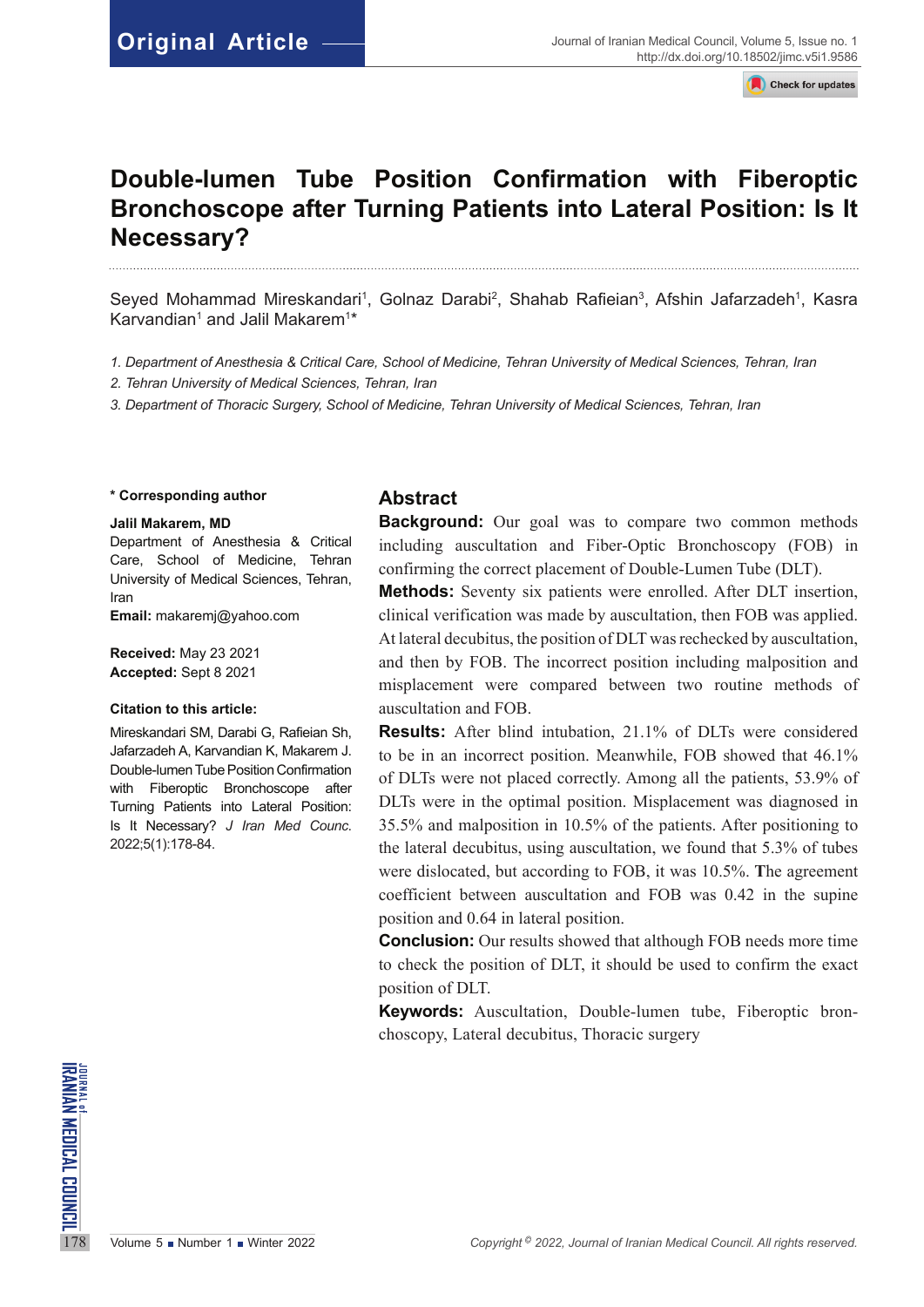# **Introduction**

Lung isolation and one-lung ventilation using doublelumen tube are almost always required for thoracic surgery (1). The lung should be collapsed to let the surgeon proper visualization of the operation field and prevent contamination of the dependent lung and postoperative lower respiratory tract infection (2).

Inappropriate Double-Lumen Tube (DLT) positioning can produce adverse events during One-Lung Ventilation (OLV). A malpositioned DLT will fail to allow the lung collapse, causing gas trapping during positive-pressure ventilation, or it may partially collapse the ventilated or dependent lung, producing hypoxemia. Therefore, proper positioning of Double-Lumen Tube (DLT) is critical (3,4).

DLT movement, no matter how small, can cause difficulty in differential lung ventilation, produce hypoxemia and interfere with the surgical procedure (5,6). Change in body position from supine to lateral may lead to malposition of the DLT (7).

Although majority of the anesthesiologists know that positioning can cause malposition of DLT, there are few studies evaluating the position of DLT before and after positioning.

To avoid malposition of the DLT either during the insertion or after patient positioning, fiberoptic bronchoscopy has been recommended as a reliable method to evaluate DLT placement and lung separation (8). Despite these recommendations, some authors argue that bronchoscopy is costly, time-consuming, and not universally available, thus it should not be considered "routine" (9).

Therefore, we designed this study to evaluate the malposition of DLT after positioning from supine to lateral using and comparing two methods of auscultation and fiberoptic bronchoscopy.

# **Materials and Methods**

committee, 76 consecutive patients (ASA physical expert anesthesiologists and the endoscopist was status II, III, and above 18 year-old) scheduled for not informed of the previous result. Before and theracic surgery were Following approval by the Tehran University of Medical Sciences School of Medicine ethics committee, 76 consecutive patients (ASA physical status II, III, and above 18 year-old) scheduled for thoracic surgery were enrolled in this cross-sectional study over an 8-month period. After explaining completely about the procedure, we obtained written informed consent. Patients with a difficult airway (Mallampati 3-4, or mouth opening<3 *cm*), airway

anomaly, and anticipated use of right-sided DLT (like the patients with anomalies of left main bronchus and those with surgery in their left main bronchus) were excluded from the study.

After premedication with 0.03 *mg/kg* midazolam, 1-2 *µg/kg* fentanyl and induction of general anesthesia using propofol 1.5 *mg/kg* and cisatracurium 0.2 *mg/kg*, a left Robertshaw DLT was inserted. The size of double-lumen tube was selected 0 *cm* 35F, women > 160 *cm* 37F; men ≤ 170 *cm* 39F, > 170 *cm* 41F. The amount of insertion of double-lumen tube was based on this formula: DLT depth [*cm*] =  $12.5+0.1 \times$  height [*cm*]). All cases were intubated by three experienced anesthesiologists in the field of thoracic anesthesia using conventional maneuvers and the patients' height was used to guide the depth of DLT insertion and thereafter the depth of DLT insertion and the position of DLT were checked by auscultation (9). Then flexible bronchoscopy was performed using a 2.8 *mm* Diameter Olympus video bronchoscope to recheck and confirm the position of DLT or reposition the tube according to the following criteria proposed (10). After positioning the patient to the lateral decubitus, the DLT position was again checked primarily by auscultation and then by Fiber-Optic Bronchoscopy (FOB).

Bronchoscopic criteria for evaluating DLT position are as follows:

1- Optimal: The bronchial cuff of DLT is immediately below the tracheal carina, and there is a clear view of the left subcarinal with unobstructed left upper and lower bronchi.

2- Misplacement: Partial dislocation of DLT either proximally or distally. DLT has to be moved (in or out) for more than 0.5 *cm* to be in the correct position.

3- Critical malposition: DLT dislocated in the trachea or in the right bronchi.

Clinical evaluation of the patients and auscultation assessment of DLT position was conducted by three expert anesthesiologists and the endoscopist was not informed of the previous result. Before and after changing the position to the lateral decubitus, auscultation and fiberoptic evaluation were performed by a different anesthesiologist in every case, thus we kept the evaluators blinded.

After the bronchoscopic assessment, the DLT was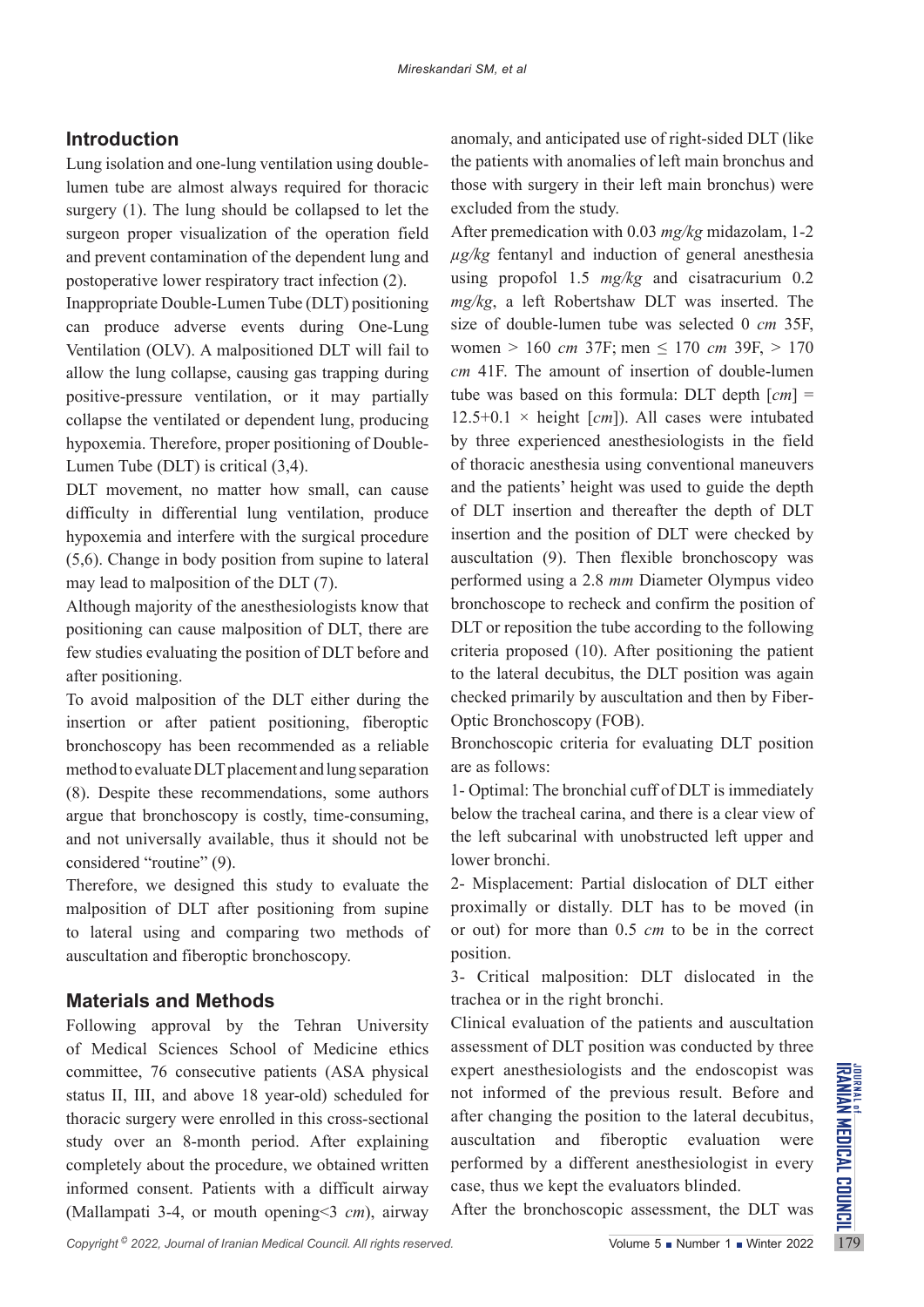either secured in its position or repositioned according to the bronchoscopic findings.

Following a pilot study with 10 cases, we applied nQuery advisor software to calculate the sample size in this agreement study with cross-sectional method. The result showed that 66 cases should be enrolled considering  $\alpha = 0.05$  and  $\beta = 0.2$ . Patients were enrolled in the study with simple sampling method.

Statistical analysis using the statistical software package SPSS 16.0 for windows, was performed by application of chi-square test, student's T-test as well as kappa agreement test. A probability value of less than 0.05 was considered significant.

## **Results**

Seventy-six adult patients scheduled for elective thoracic surgery, included 33 (43.4%) females, requiring the placement of a left DLT and lateral positioning were enrolled in the study. The demographic data including age  $(44.8 \pm 15.6 \text{ years})$ , height (169.5  $\pm$  9.5 *cm*), weight (72.3  $\pm$  11.9 *kg*), and body mass index  $(25.3 \pm 3.8 \text{ kg/m}^2)$  were measured. The DLT sizes used and distribution of right and left thoracotomies were depicted (Table 1).

Auscultation and FOB for the first time (supine position) took  $34 \pm 17$  and  $86 \pm 47$  seconds, respectively. Average time for auscultation and FOB at the second time was  $30 \pm 15$  and  $74 \pm 34$  seconds, respectively.

After blind intubation, 21.1% of DLTs were considered not to be in the correct position using

clinical evaluation. However, bronchoscopy showed that 46.1% of all DLTs were placed incorrectly, 35.5% of them were misplaced, and critical malposition occurred in 10.5% of the patients (Table 2). All the misplaced and malpositioned DLTs were then relocated into the correct position.

Following the change in the patients' position to lateral decubitus, auscultation showed new misplacement in 5.3% of all patients; nevertheless, the fiberoptic assessment revealed DLT misplacement in 10.5% of the patients (Table 2).

According to the results of second time FOB, correct positioning of DLT was performed in 68 cases; all had already been diagnosed correctly with auscultation. Despite findings from FOB which showed malposition in 8 patients, auscultation could recognize only 4 cases (50%). Agreement between auscultation and FOB results for the first time was significant (kappa  $= 0.42$ ) which increased considerably in the second time (kappa =  $0.64$ ) (Table 3).

Evaluating different variables such as age, sex, height, weight, BMI, and size of DLT, none of them affected incorrect positioning of DLT for the first time. The variables mentioned above and the direction of left or right lateral rotation had no effect on the malposition of DLT (Tables 4-6).

In the current study, the kappa coefficient increases with increasing DLT size that means in patients who needed larger DLT size, the greater agreement between auscultation and FOB was recorded after blind intubation (Table 7).

|                                                  | <b>Variables</b>              | <b>Values</b> | <b>Frequency</b>        | <b>Percent</b> |
|--------------------------------------------------|-------------------------------|---------------|-------------------------|----------------|
|                                                  |                               | 35            | 17                      | 22.4           |
|                                                  | Size of DLT                   | 37            | 20                      | 26.3           |
|                                                  |                               | 39            | 39                      | 51.3           |
|                                                  | Lateral decubitus             | Left          | 41                      | 53.9           |
|                                                  |                               | Right         | 35                      | 46.1           |
| <sup>JOURNAL of</sup><br>IRANIAN MEDICAL COUNCIL |                               | 1             | 51                      | 67.1           |
|                                                  | Cormack-lehane                | 2             | 24                      | 31.6           |
|                                                  |                               | 3             | $\overline{\mathbf{A}}$ | 1.3            |
| 180                                              | Volume 5 Number 1 Winter 2022 |               |                         |                |

**Table 1.** The size of DLT, lateral decubitus distributions, and Cormack-Lehane grade.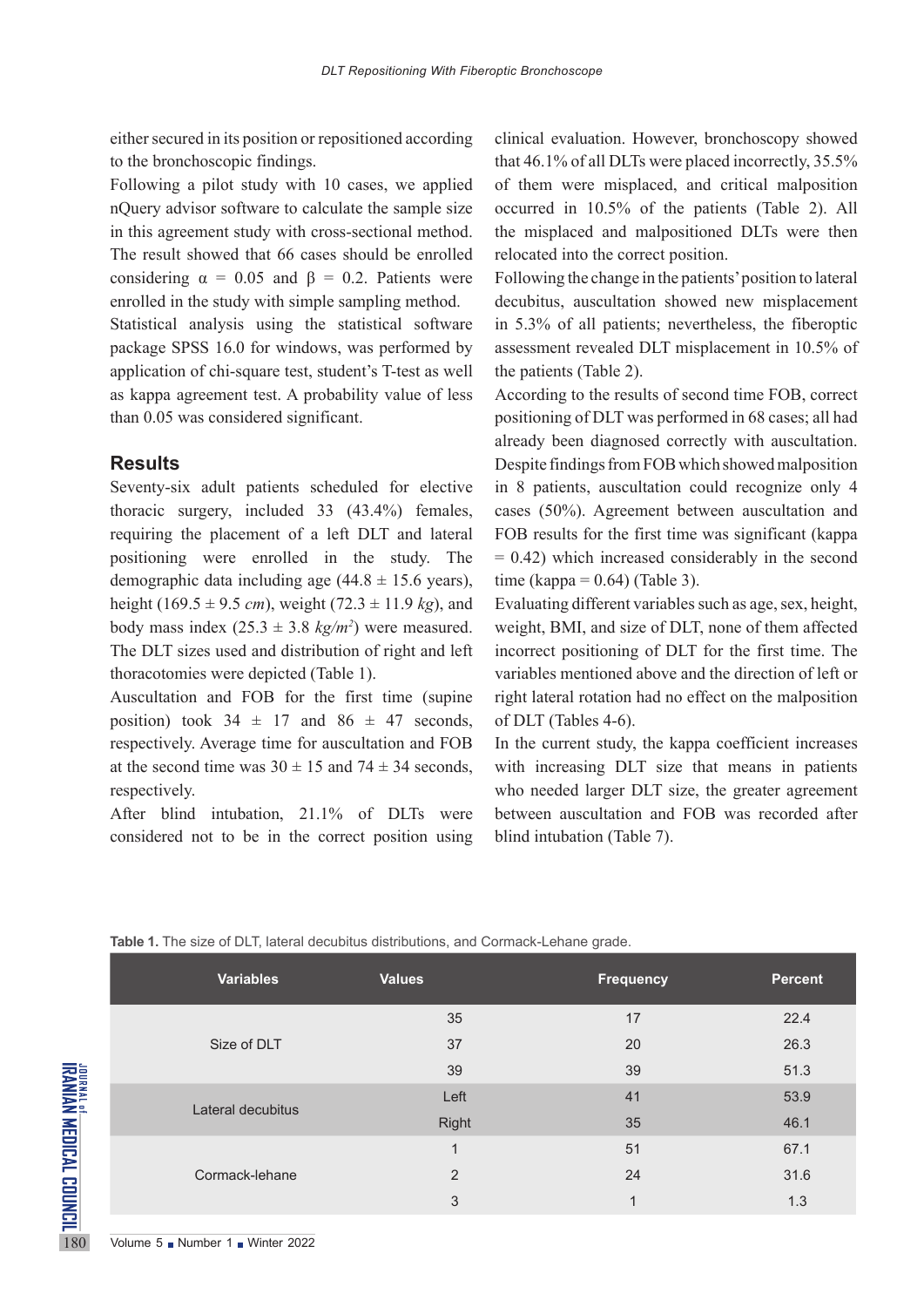| <b>Variables</b>        | <b>Position</b> | <b>Frequency</b> | <b>Percent</b> |
|-------------------------|-----------------|------------------|----------------|
|                         | Correct         | 60               | 78.9           |
| Auscultation (1st time) | Incorrect       | 16               | 21.1           |
|                         | Correct         | 41               | 53.9           |
| FOB (1st time)          | Incorrect       | 35               | 46.1           |
|                         | Optimal         | 41               | 53.9           |
| FOB (1st time)          | Misplacement    | 27               | 35.5           |
|                         | Malposition     | 8                | 10.5           |
|                         | Correct         | 72               | 94.7           |
| Auscultation (2nd time) | Incorrect       | $\overline{4}$   | 5.3            |
|                         | Correct         | 68               | 89.5           |
| FOB (2nd time)          | Incorrect       | 8                | 10.5           |
|                         | Optimal         | 68               | 89.5           |
| FOB (2nd time)          | Misplacement    | 8                | 10.5           |

| Table 2. Comparison between auscultation and fiberoptic bronchoscopy (FOB) for correct placement of DLT. |  |  |  |
|----------------------------------------------------------------------------------------------------------|--|--|--|
|                                                                                                          |  |  |  |

#### **Table 3.** Correct and incorrect placement of DLT for the 1st & 2nd time

| Tube size             |           | FOB <sub>1</sub>         |                          |                          | FOB <sub>2</sub>         |       | p-value |
|-----------------------|-----------|--------------------------|--------------------------|--------------------------|--------------------------|-------|---------|
| Auscultation 1        |           | Correct                  | Incorrect                | Correct                  | Incorrect                |       |         |
|                       | Correct   | 40(66.7%)                | 20(33.3%)                | $\overline{\phantom{a}}$ | $\overline{\phantom{a}}$ |       | 0.001   |
|                       | Incorrect | 1(6.7%)                  | 15(93.3%)                | $\overline{\phantom{a}}$ | $\overline{\phantom{0}}$ | 0.421 |         |
| <b>Auscultation 2</b> | Correct   | $\overline{\phantom{a}}$ | ۰                        | 68(94.4%)                | $4(5.6\%)$               |       | 0.001   |
|                       | Incorrect | ۰                        | $\overline{\phantom{a}}$ | $\overline{0}$           | $4(100\%)$               | 0.642 |         |

**Table 4.** Correct and incorrect placement of DLT for the 1st & 2nd time considering gender.

| <b>Position of DLT</b> |           | <b>Male</b><br>$n = 43$ | <b>Female</b><br>$n = 33$ | p-value |
|------------------------|-----------|-------------------------|---------------------------|---------|
| FOB $(1st time)$       | Correct   | 23(53.5%)               | 18(54.5%)                 | 0.9     |
|                        | Incorrect | 20(46.5%)               | 15(46.5%)                 |         |
|                        | Correct   | 38(88.4%)               | $30(90.9\%)$              | 0.7     |
| FOB $(2^{nd}$ time)    | Incorrect | 5(11.6%)                | $3(9.1\%)$                |         |

Frequency (percent) is reported.

**Table5.** Correct and incorrect placement of DLT for the 1st & 2nd time considering the size of DLT.

|                                                                                       | Size of DLT |                                                   |                  |                  |           |
|---------------------------------------------------------------------------------------|-------------|---------------------------------------------------|------------------|------------------|-----------|
| <b>Position of DLT</b>                                                                |             | 35 Fr<br>$n = 17$                                 | 37Fr<br>$n = 20$ | 39Fr<br>$n = 39$ | p-value   |
|                                                                                       | Correct     | $10(58.8\%)$                                      | 11(55%)          | 20(51.3%)        | $p = 0.8$ |
| FOB $(1st time)$                                                                      | Incorrect   | 7(41.2%)                                          | 9(45%)           | 19(48.7%)        |           |
| FOB $(2nd time)$                                                                      | Correct     | $16(94.1\%)$                                      | 18(90%)          | 34(87.2%)        |           |
|                                                                                       | Incorrect   | $1(5.9\%)$                                        | $2(10\%)$        | 5(12.8%)         | $p = 0.7$ |
| Frequency (percent) is reported.                                                      |             |                                                   |                  |                  |           |
| Copyright <sup>©</sup> 2022, Journal of Iranian Medical Council. All rights reserved. |             | Volume $5 \bullet$ Number 1 $\bullet$ Winter 2022 |                  |                  |           |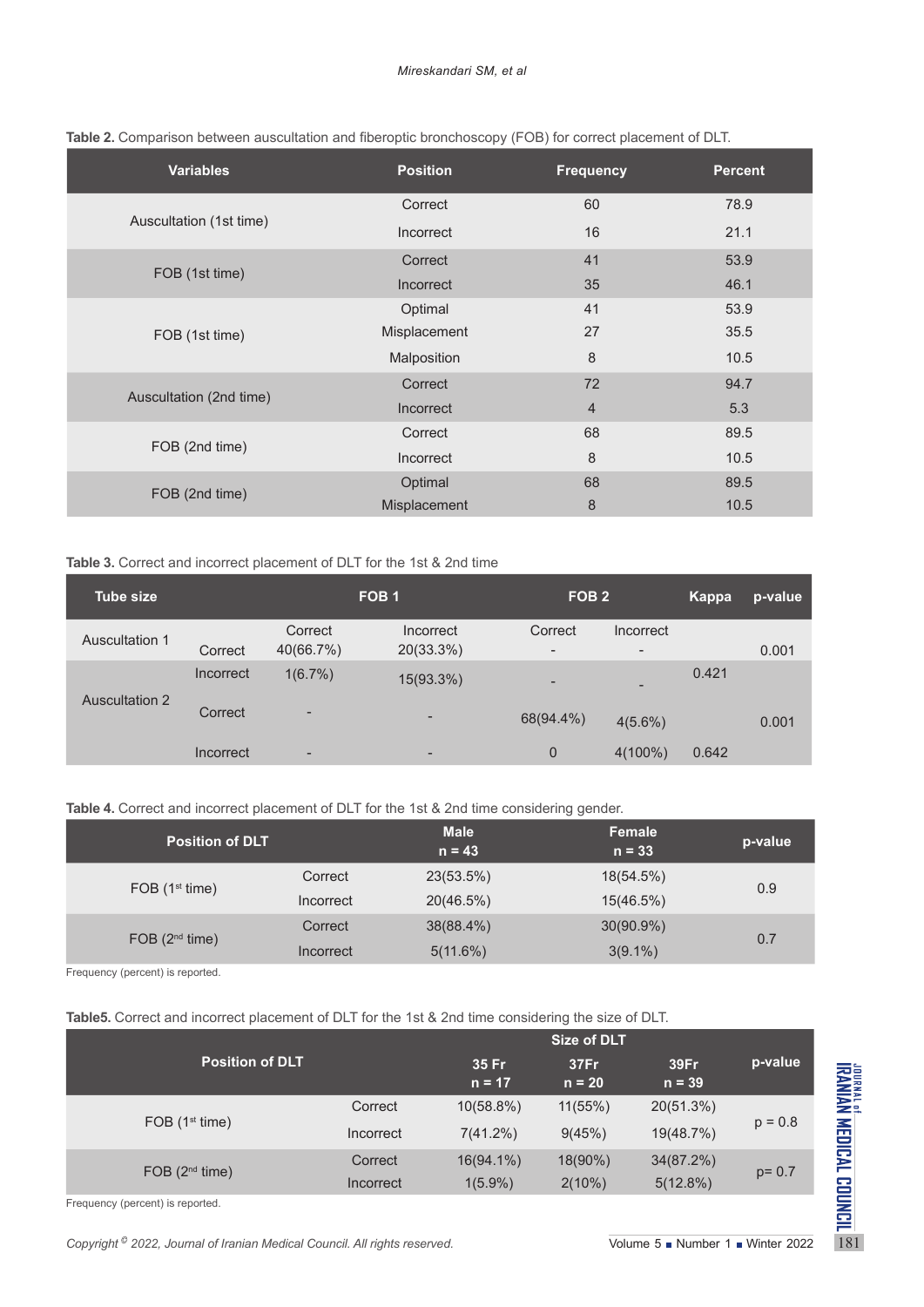|                | FOB $(1st time)$<br><b>Position of DLT</b> |                 |         |                 | FOB $(2nd time)$<br><b>Position of DLT</b> |         |
|----------------|--------------------------------------------|-----------------|---------|-----------------|--------------------------------------------|---------|
| Variables      | Correct                                    | Incorrect       | p-value | Correct         | Incorrect                                  | p-value |
| Age (year)     | $45.6 \pm 15.9$                            | $43.8 \pm 15.4$ | 0.8     | $43.8 \pm 15.4$ | $49.9 \pm 16.4$                            | 0.9     |
| Height $(cm)$  | $167.9 + 9.1$                              | $170.7 + 9.9$   | 0.9     | $170.7 + 9.9$   | $171.9 \pm 10.7$                           | 0.6     |
| Weight (kg)    | $72.5 + 11.1$                              | $71.9 + 12.9$   | 0.6     | $71.9 + 12.9$   | $70.0 + 11.9$                              | 0.6     |
| BMI $(kq/m^2)$ | $25.8 \pm 3.9$                             | $24.7 \pm 3.6$  | 0.6     | $24.7 \pm 3.6$  | $23.9 + 4.8$                               | 0.3     |

#### **Table 6.** The effect of age, height, weight, and BMI on FOB result for the1<sup>st</sup> time and 2<sup>nd</sup> time.

Mean ± SD is reported.

|  |  |  | <b>Table 7.</b> Agreement between Auscultation and FOB after blind DLT insertion considering the size of the tube |
|--|--|--|-------------------------------------------------------------------------------------------------------------------|
|--|--|--|-------------------------------------------------------------------------------------------------------------------|

| <b>Tube size</b> | <b>Auscultation</b>         | <b>Correct</b>                           | <b>FOB</b><br><b>Incorrect</b> | Kappa |
|------------------|-----------------------------|------------------------------------------|--------------------------------|-------|
| 35 Fr            | Correct<br>Incorrect        | 10 (62.5%)<br>$\overline{\phantom{a}}$   | 6(37.5%)<br>$1(100\%)$         | 0.161 |
| 37 Fr            | Correct<br><b>Incorrect</b> | $11(61.1\%)$<br>$\overline{\phantom{0}}$ | 7(38.9%)<br>$2(100\%)$         | 0.239 |
| 39 Fr            | Correct<br><b>Incorrect</b> | 19 (73.1%)<br>$1(7.7\%)$                 | 7(26.9%)<br>12 (92.3%)         | 0.586 |

Frequency (percent) is reported.

#### **Discussion**

In our study, FOB identified DLT malpositioning in 46.1% of the patients; however, auscultation revealed DLT malpositioning in only 21.1%. Our results are in agreement with previous studies which show that 15.5-44% of left-sided DLTs could not be positioned correctly using clinical signs alone, necessitating fibreoptic bronchoscopy (10,11). Likewise, satisfactory DLT positioning was shown in all cases using clinical criteria; however, subsequent fiberoptic bronchoscopy revealed malposition in 48  $% (12)$ . Even some other authors reported a higher misplacement rate of DLT inserted blindly detected by fiberoptic bronchoscopy (13,14). Several other studies showed similar results as far as it was concluded that continuous and routine use of FOB is a must in modern practice (4).

THE TALL THE TALL THE TALL THE TALL THE TALL THE TALL THE TALL THAT THE TALL THAT THE TALL THAT THE CALL TO THE CALL THE CALL TO THE TALL THE TABLE TABLE THAT THE TABLE TABLE TABLE TABLE TABLE TABLE TABLE TABLE TABLE TABLE A limited number of studies claimed another result. For instance, it was concluded that although 12% of tubes were not in an optimal position, all were in a satisfactory position and non-required repositioning (15). There can be no doubt that the FOB is a useful tool, however, for an experienced anesthetist, this

audit has not shown it to be essential.

It reported that although bronchoscopy is useful, no double-lumen tube positioning method is fail-safe (6). Operator experience with any method increases the likelihood of success, and a FOB is not always needed for left DLT placement (9).

In this study, after turning the patients to lateral decubitus, 10.5% of them required tube repositioning using FOB, but auscultation diagnosed only 5.3% of the malpositions. Possible reasons for this inaccuracy could be that the audibility of breath sounds is often affected by tidal volume, consistency of underlying lung tissue, thickness of the chest wall, noise intensity in the OT, sensitivity of the stethoscope, and hearing acuity of the individual (16). Therefore, according to our findings, final position of DLT should always be verified in the lateral positioning by FOB.

Using FOB, tube dislocation secondary to lateral positioning was demonstrated in 27% of their patients (17). Tube misplacement was found in 32% of the patients after lateral positioning (18). Moreover, the study conducted by Desidero *et al*, showed that there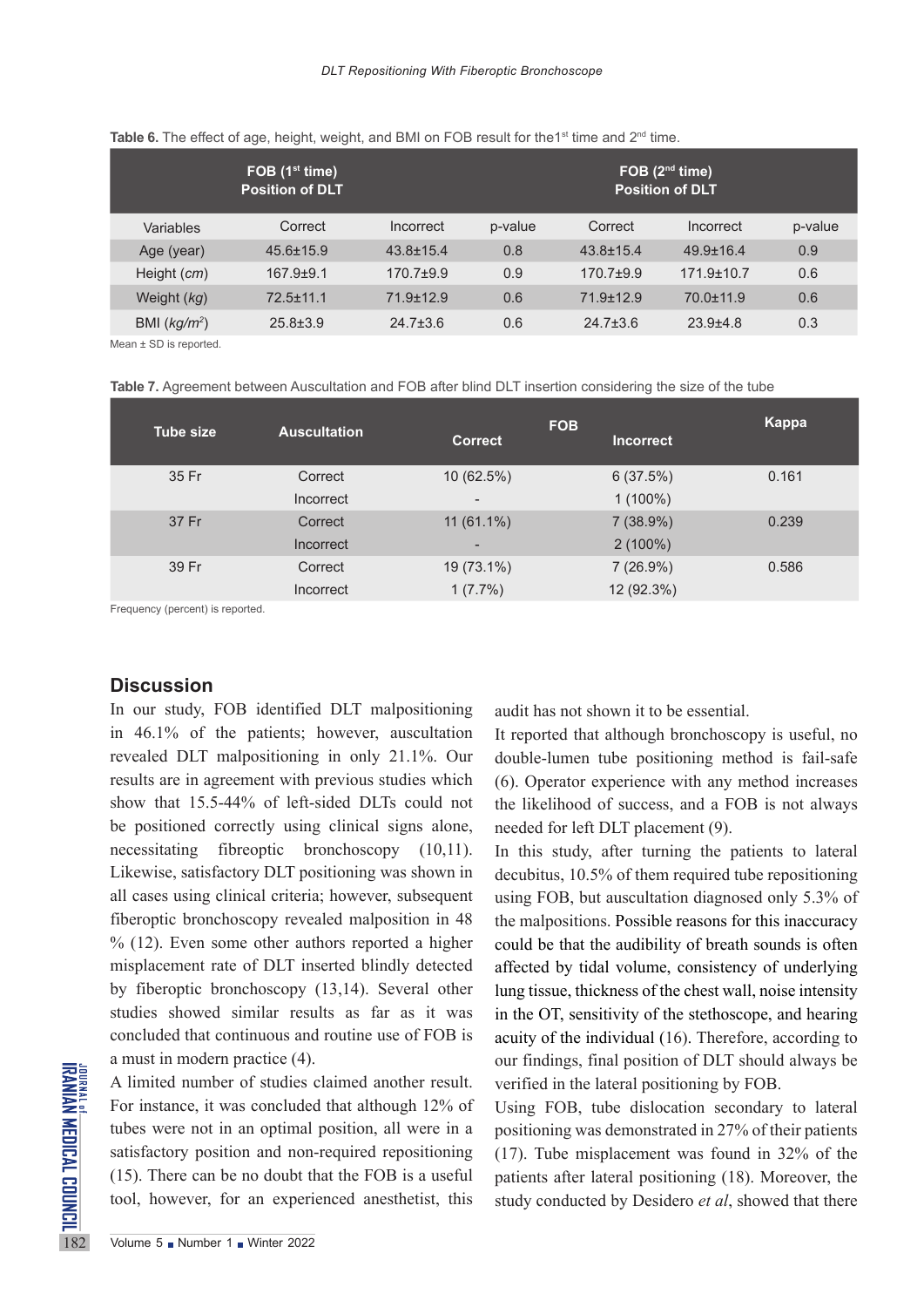was a significant tracheal movement in 40 of 50 the patients and bronchial movement in 37 of 50 of them (19). The mentioned studies clearly represented that in a significant number of cases, DLT dislocation can occur following the change in the position of patients from supine to lateral decubitus.

In our study, evaluating the agreement between FOB and auscultation, we reached kappa  $= 0.64$  for the second time and kappa  $= 0.42$  for the first time. The higher value of kappa in second time may be justified by this fact that DLT placement was corrected prior to lateral positioning. Considering the kappa value, we concluded that in case FOB is not available, auscultation can be helpful as a simple and easy method.

In a study carried out by de Bellis *et al*, there was a complete agreement between the anesthesiologist (auscultation) and the endoscopist in 63% of the patients whose DLT had been correctly placed, as confirmed by flexible bronchoscopy (20).

Another conclusion from our study is that the DLT size can influence the agreement between auscultation and FOB; in patients who required larger DLT, the greater agreement between auscultation and FOB was detected. Similar to what was achieved in our study, the blind approach (auscultation) was twice as fast as the directed approach (FOB) (21).

According to the study by Boucek *et al*, although the blind and directed approaches resulted in the successful placement of DLT, more time was required using the directed approach (21). In other studies, such as Cheong *et al*, the bronchoscope allowed more rapid intubation compared to conventional technique (105 *vs.* 347 sec) (22).

The strong point of the present study was an evaluation of the patients before and after the positioning. None of the patients was deprived of FOB for DLT placement.

## **Conclusion**

Although we found a high agreement - but not 100% - between fiberoptic bronchoscopy and auscultation for determining the proper placement of DLT, the poorly poisoned DLT can interfere with ideal intraoperative surgical and ventilatory conditions. Thus, DLT position should be checked by fiberoptic bronchoscope after turning the patients to the lateral position ensure that one-lung ventilation and lung isolation would be possible for all the patients.

## **Acknowledgements**

This study was approval by Tehran University of Medical Sciences- School of Medicine ethics committee with reference number IR.TUMS. REC.1394.903.

## **References**

1. Heir JS, Purugganan R, Jackson TA, Norman PH, Cata JP, Kosturakis A, et al. A retrospective evaluation of the use of video-capable double-lumen endotracheal tubes in thoracic surgery. J Cardiothorac Vasc Anesth 2014 Aug; 28(4):870-2.

2. Slinger PD, Campos JH. Anesthesia for thoracic surgery. In: Miller RD. Miller's Anesthesia. 8th ed. Philadelphia, PA: Churchill Livingstone/Elsevier; 2015. 3576 p.

3. Merli G, Guarino A, Della Rocca G, Frova G, Petrini F, Sorbello M, et al. Recommendations for airway control and difficult airway management in thoracic anesthesia and lung separation procedures. Minerva Anestesiol 2009; 75(1-2):59-78; 79-96.

4. Cohen E, Neustein SM, Goldofsky S, Camunas JL. Incidence of malposition of polyvinylchloride and red rubber left-sided double-lumen tubes and clinical sequelae. J Cardiothorac Vasc Anesth 1995 Apr; 9(2):122-7.

5.Cheong KF, Koh KF. Placement of left-sided double-lumen endobronchial tubes: comparison of clinical and fibreoptic-guided placement. Br J Anaesth1999;82(6):920-1.doi:10.1093/bja/ 82.6.920.

6. Brodsky JB, Shulman MS, Mark JB. Malposition of left-sided double-lumen endobronchial tubes. Anesthesiology 1985 May; 62(5):667-9.